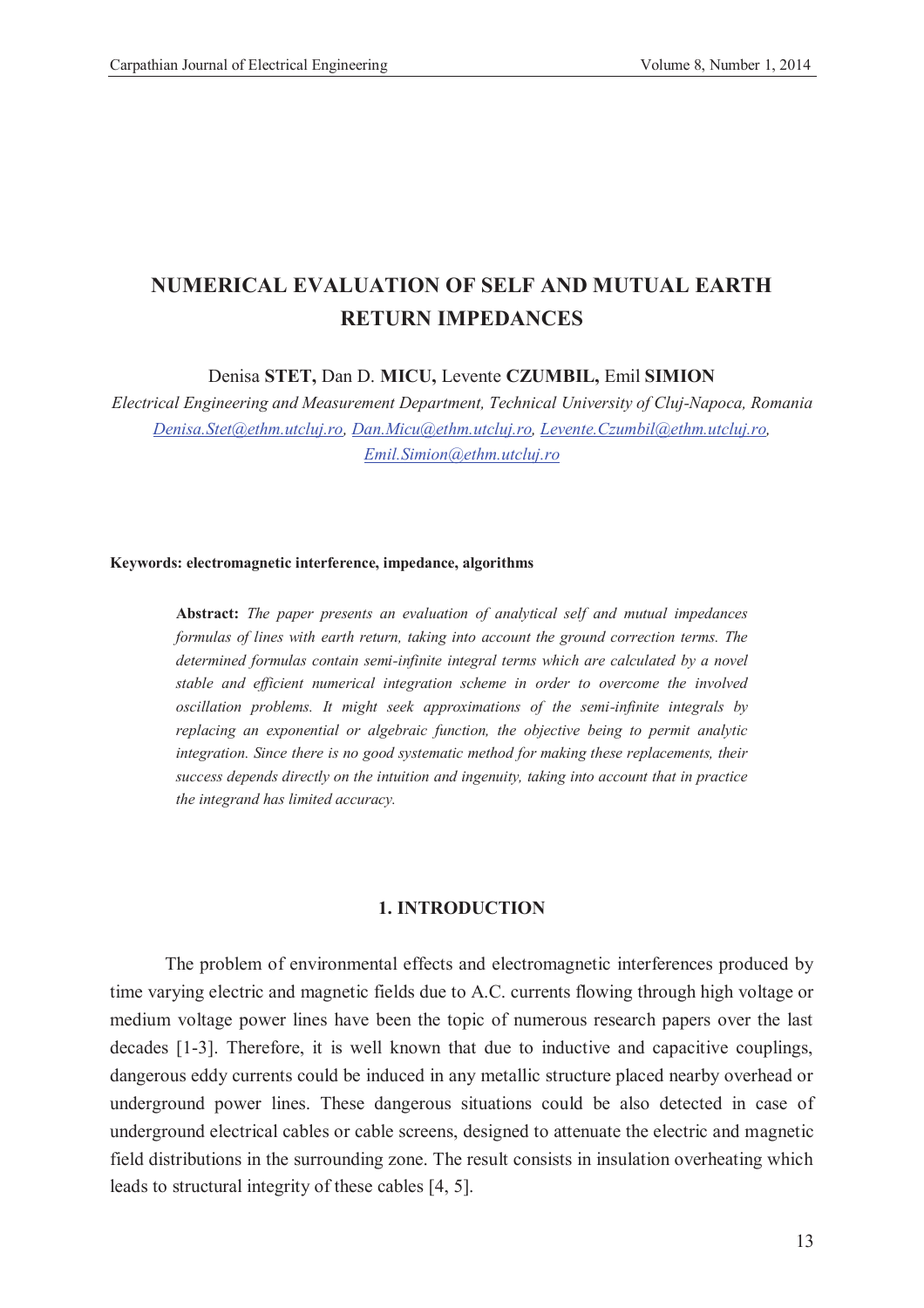There are generally two ways to analyze the electromagnetic interference between transmission lines and nearby parallel metallic structures: (1) using the conventional circuit method along with grounding analysis or (2) using the electromagnetic field method. Regardless of the method used, an essential step during the numerical algorithm is the computational of the self and mutual impedances of the underground/aerial conductors.

There are many efforts to solve the problem in the reference materials, but usually the authors made the approximations derived from the circuit's theory. Many physical events cannot be taken into account using the elements with concentrated parameters, i.e. grounding resistors, capacitors and inductances to describe the behavior into the soil. To avoid mathematical difficulties, it is introduced some simplifications, which conceal the physical picture of the problem. Skin effect in the soil, especially for different earth's resistivity, is hidden in empiric formulas, diagrams and nomograms, usually applied in power engineering. For this reason, it has been decided to take the physical base as an essential electromagnetic starting-point and the applied mathematical methods used to compute the self and mutual impedances, will be only the consequence of such a treatment [6].

### **2. EARTH RETURN IMPEDANCE EVALUATION USING CARSON FORMULAS**

J. R. Carson published a theory [7] suitable to calculate the electromagnetic fields due to a horizontal current carrying conductor, which is above a lossy earth. The integral found by Carson is usually applied for the calculation of self and mutual impedance of lines with earth return. He was one of the firsts who evaluated transmission line parameters and found expressions for the elements of the impedance matrix *Z* that nowadays serve as a good reference under the name "Carson's equations". Accordingly to this theory, the calculation of line impedance (self and mutual impedance of lines with earth return) is based on equations that contain semi-infinite integrals with complex arguments. For evaluation of these integrals, infinite series and also some convenient approximations for low frequencies have been proposed.

In the mutual impedance equation (1) could be identified a Sommerfeld integral [6, 8], highlighted in equation (2),

$$
\underline{Z}_{12} = j2\omega \ln \left(\frac{\rho''}{\rho'}\right) + 4\omega \int_{0}^{\infty} \left(\sqrt{\mu^2 + j} - \mu\right) e^{-(h_k + h_l)\mu} \cos\left(x'\mu\right) d\mu \tag{1}
$$

$$
J(p,q) = \int_{0}^{\infty} \left(\sqrt{\mu^2 + j} - \mu\right) \cdot e^{-p\mu} \cdot \cos(q\mu) \cdot d\mu \tag{2}
$$

which formulates a solution  $J = P + iQ$  in the form of a sum of eight infinite series (*figure 1*):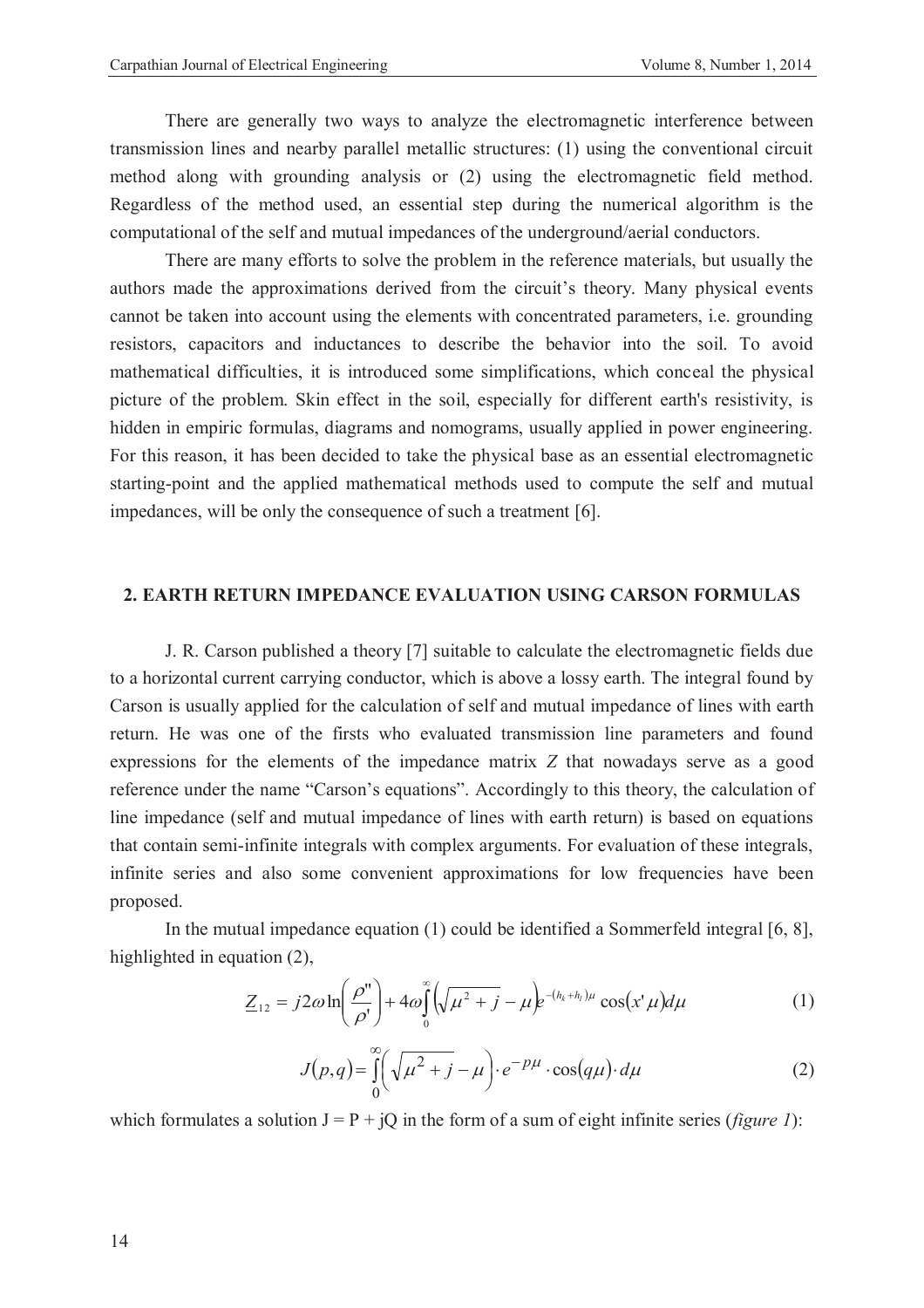

*Fig. 1 – Representation of the P and Q functions* 

The infinite series are rapidly convergent and an implementation in a numerical computation software lead to the function *J*, plotted against *r* and  $\theta$  and using  $n = 5$  as the number of considered factors [9].



*Fig. 2 - Function J plotted against r and θ*

Introducing in inductances relations the (concept of) skin depth these parameters becomes a complex numbers with terms which represent the energy dissipation in the ground. This principle is available for conductor's self and mutual inductance calculations [10].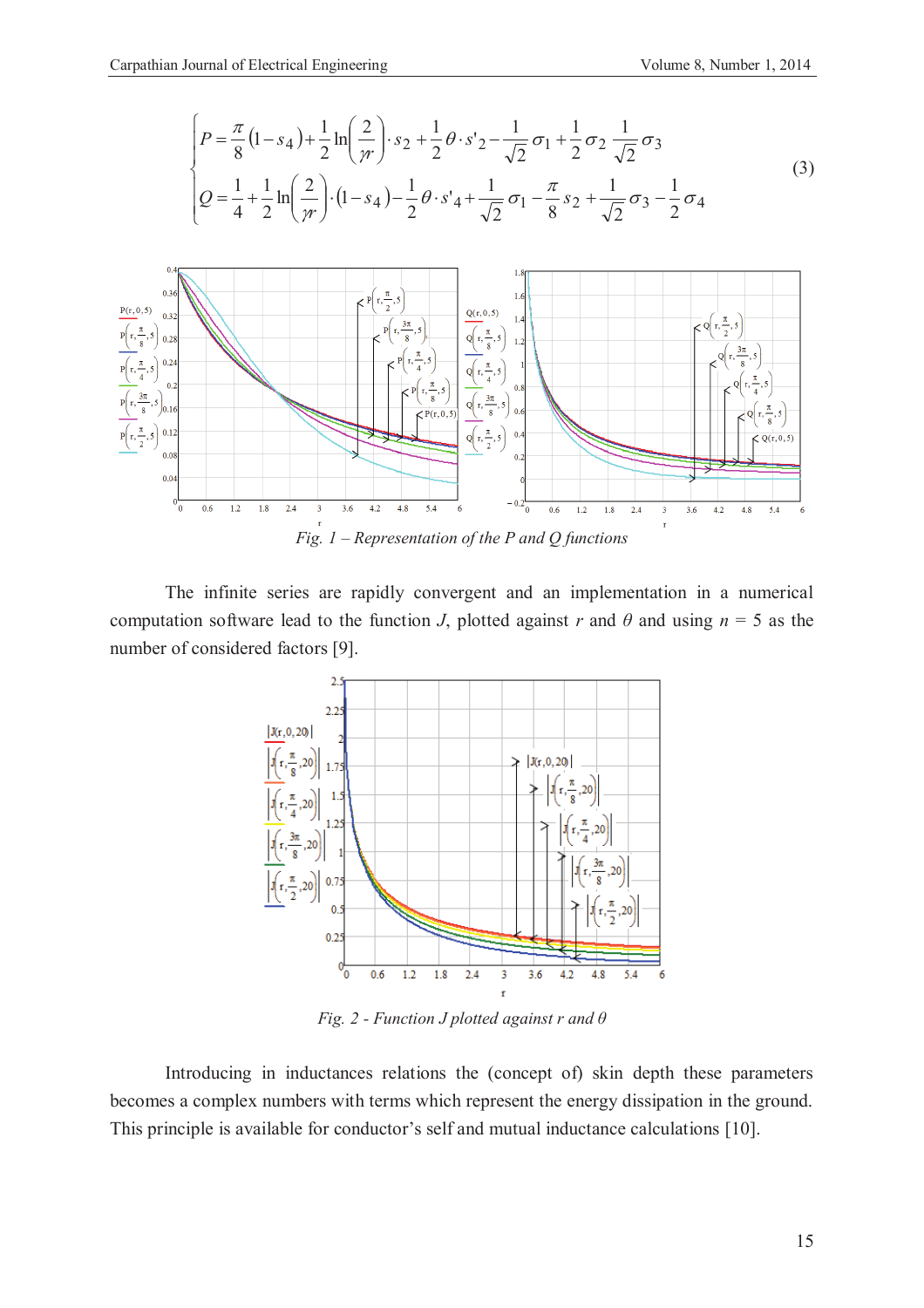

*Fig. 3 – Geometrical configuration using a fictive ground return plane* 

The complex ground return plane could be explained using some fundamental equations for self and mutual impedances of the ideal conductor (complex plane). It starts with the ideal conductor/ground return (self and mutual) impedances:

$$
\begin{cases}\nZ_m = j\omega \frac{\mu_0}{2\pi} \ln \frac{\sqrt{(h_k + h_l)^2 + d_{kl}^2}}{\sqrt{(h_k - h_l)^2 + d_{kl}^2}} + Z_{mg} \\
Z_s = j\omega \frac{\mu_0}{2\pi} \ln \frac{2h}{r} + Z_{sg}\n\end{cases} \tag{4}
$$

The impedances *Zmg*, *Zsg* are the Carson's ground correction terms of the mutual and self-impedance per unit length that introduce the skin depth effect in the ground.

Could be recognizing in the first term of the equations (4), with the effect hypothesis (the alternative current is concentrating on the conductor exterior surface) [10]. The ground correction term of the impedances per unit length is:

$$
\underline{Z}_{mg} = j\omega \frac{\mu_0}{2\pi} \int_{0}^{\infty} \frac{2e^{-(h_k + h_l)\lambda}}{\lambda^2 + j\omega\mu_0 \sigma} \cdot \cos(\lambda d_{kl}) \cdot d\lambda \tag{5}
$$

$$
\underline{Z}_{sg} = j\omega \frac{\mu_0}{2\pi} \cdot \int_{0}^{\infty} \frac{2e^{-2h\lambda}}{\lambda + \sqrt{\lambda^2 + j\omega\mu_0\sigma}} \cdot d\lambda \tag{6}
$$

After evaluating the semi-infinite integrals using series expansion it is obtained the following expressions of impedances, using the complex earth return plane:

$$
\begin{cases}\nZ_s = j\omega \frac{\mu_0}{2\pi} \cdot \ln\left(\frac{2(h+p)}{r}\right) \\
Z_m = j\omega \frac{\mu_0}{2\pi} \cdot \ln\left(\frac{\sqrt{(h_k + h_l + 2p)^2 + d_{kl}^2}}{\sqrt{(h_k - h_l^2) + d_{kl}^2}}\right)\n\end{cases} (7)
$$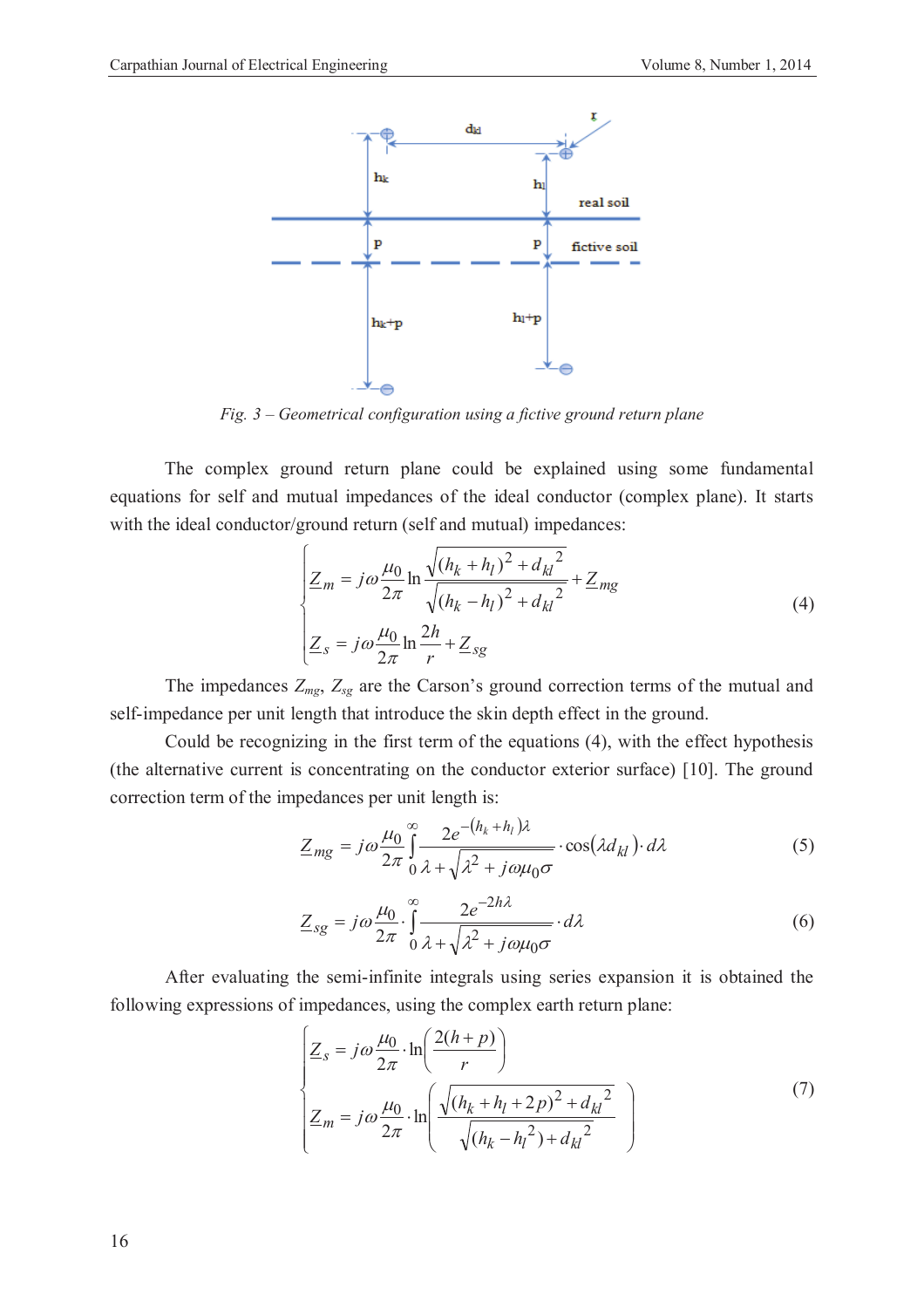These equations provide simple and also remarkably accurate substitutes to Carson's equations (electronic handheld calculators can evaluate them instead of computers) over the whole range of frequencies.

The authors developed an algorithm which can compute the error between the formulas for self and mutual impedances, for arbitrary geometries (see the results in *figure 4*) with the following steps (*figure 3*):



*Fig. 4 – Error computation using a Mathcad algorithm* 



*Fig. 5 - Relative error between the formulas for self and mutual impedances, for arbitrary geometries*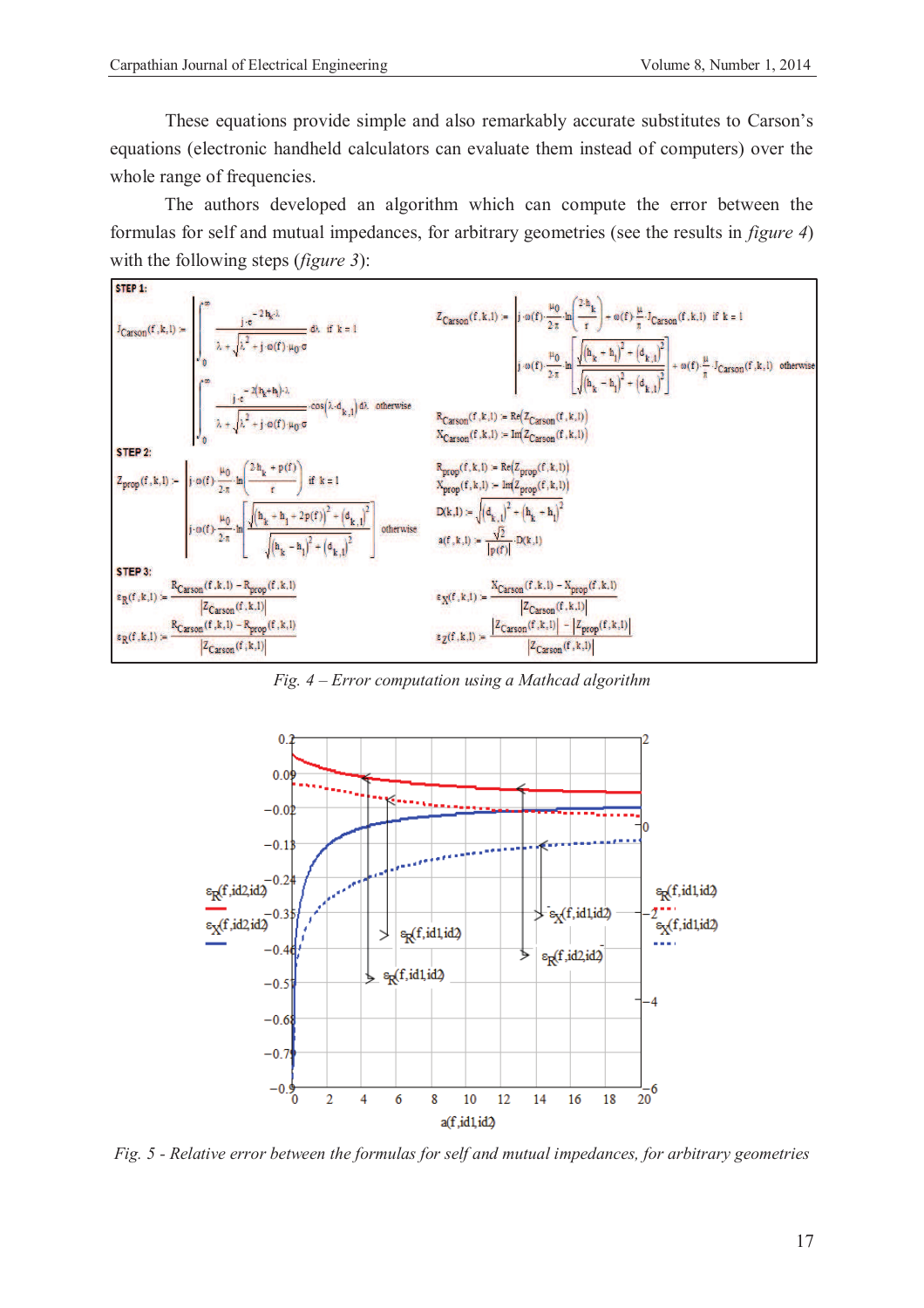## **3. EARTH RETURN IMPEDANCE EVALUATION USING POLLACZEK FORMULAE**

Pollaczek [11] derives a solution for the electromagnetic coupling problem by following roughly the same path as Carson. His solution is also formulated in an integral from, however this integral is a doubly infinite one compared to Carson's semi-infinite one. To calculate buried cable earth impedances, one has to solve Pollaczek's integral, which, as the one by Carson, does not have a closed form solution.

But, whilst Carson's integral can be solved numerically with relative easiness (using the infinite series expansion), Pollaczek's integrand is highly oscillatory and irregular. For this reason, its integration by series or by general purpose algorithms presents convergence problems. Wedepohl [12] has proposed a series solution to Pollaczek's integral, but this series is very difficult to handle and has slow convergence rate at certain application ranges [13].

![](_page_5_Figure_5.jpeg)

*Fig. 6 - Underground transmission network* 

For a system of two underground cables, presented in *figure 6*, the self and mutual impedances can be calculated with equation (8)

$$
\underline{Z}_P = \frac{j\omega\mu_0}{2\pi} \left[ K_0 \left( \frac{d}{p} \right) - K_0 \left( \frac{D}{p} \right) + J \right]
$$
 (8)

where  $J$  is the infinite integral and has the form emphasized in equation  $(9)$ :

$$
J = \int_{-\infty}^{+\infty} \frac{\exp\left[-2 \cdot h \sqrt{\beta^2 + \frac{1}{p^2}}\right]}{|\beta| + \sqrt{\beta^2 + \frac{1}{p^2}}} \cdot \exp(j\beta x) \cdot d\beta \tag{9}
$$

By introducing in equation (8) the variable change:  $\beta = u / |p|$  respectively considering that  $u^2 + j - u$  $\frac{1}{u^2 + j} + u = \frac{j}{\sqrt{2}}$  $+ j + j + u =$ 2  $2^2 + j + u = \frac{J}{\sqrt{2\pi}}$ , a new formula for *J* is obtained: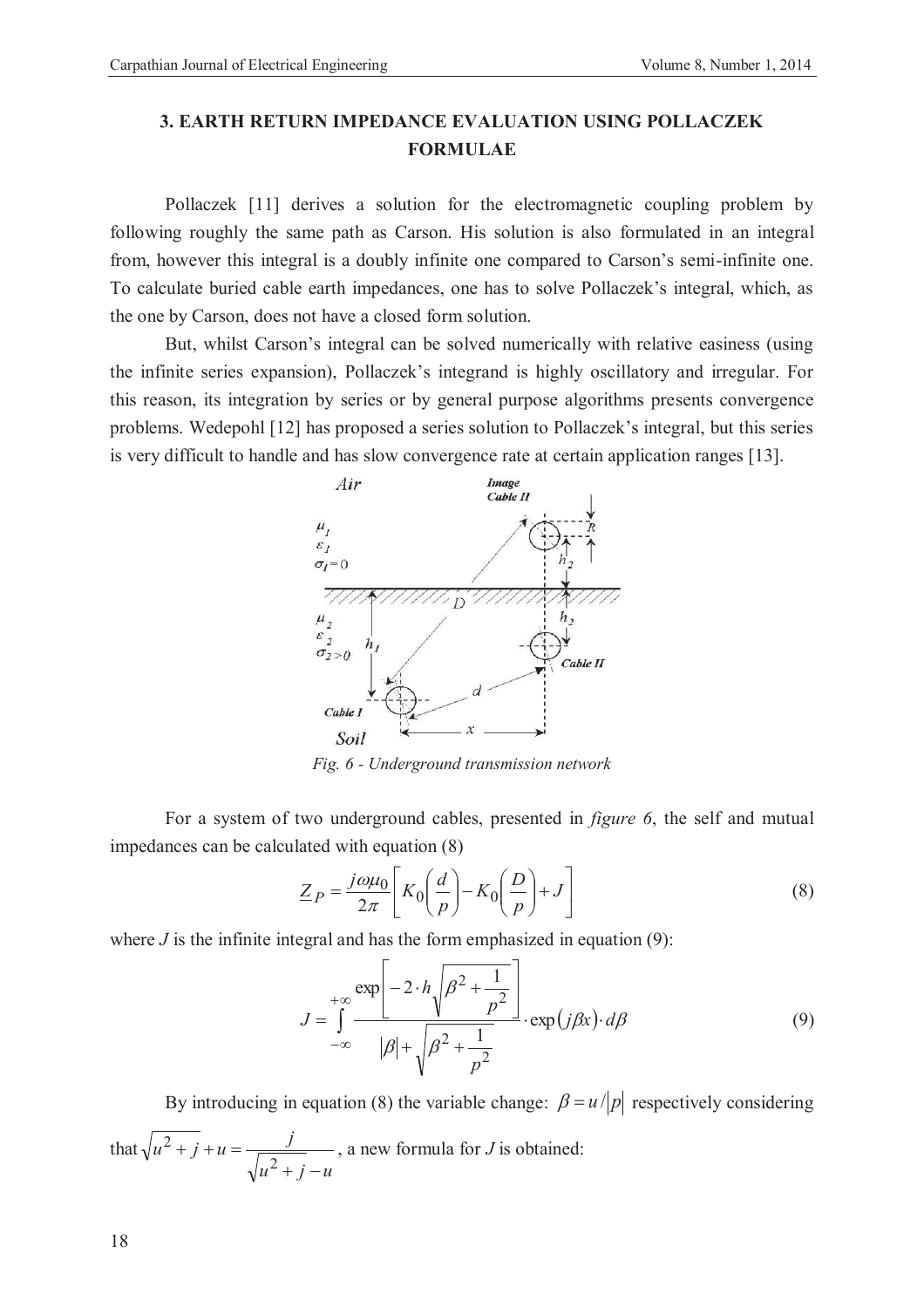$\infty$ 

$$
J = -2j \cdot \int_{0}^{\infty} \left(\sqrt{u^2 + j} - u\right) \cdot \exp\left[-\left(\frac{2h}{|p|}\right) \sqrt{u^2 + j}\right] \cdot \cos\left(u\frac{x}{|p|}\right) \cdot du \tag{10}
$$

It should be noted that *h* and *x* are always divided by *|p|*, which is interpreted as normalizations of distances h and x with respect to the penetration depth *|p|*. Thus, the following reduced dimensions parameters are introduced in equation (10): *h x p h* 2  $\xi = \frac{2h}{1+\lambda}, \quad \eta = \frac{x}{2\lambda},$ alongside the notation:

$$
\sqrt{u^2 + j} = \frac{\sqrt{u^2 + \sqrt{u^4 + 1}}}{\sqrt{2}} + j \cdot \frac{\sqrt{-u^2 + \sqrt{u^4 + 1}}}{\sqrt{2}} = F(u) + j \cdot G(u)
$$
(11)

in order to obtain a final formula for *J,* that highlights the fact that this integral is a function of dimensionless variables ξ and η only:

![](_page_6_Figure_6.jpeg)

*Fig. 7 - Graphical representation of F(u) and G(u)* 

![](_page_6_Figure_8.jpeg)

*Fig. 8 - Graphical representation of F(u)-u and 12·G(u)*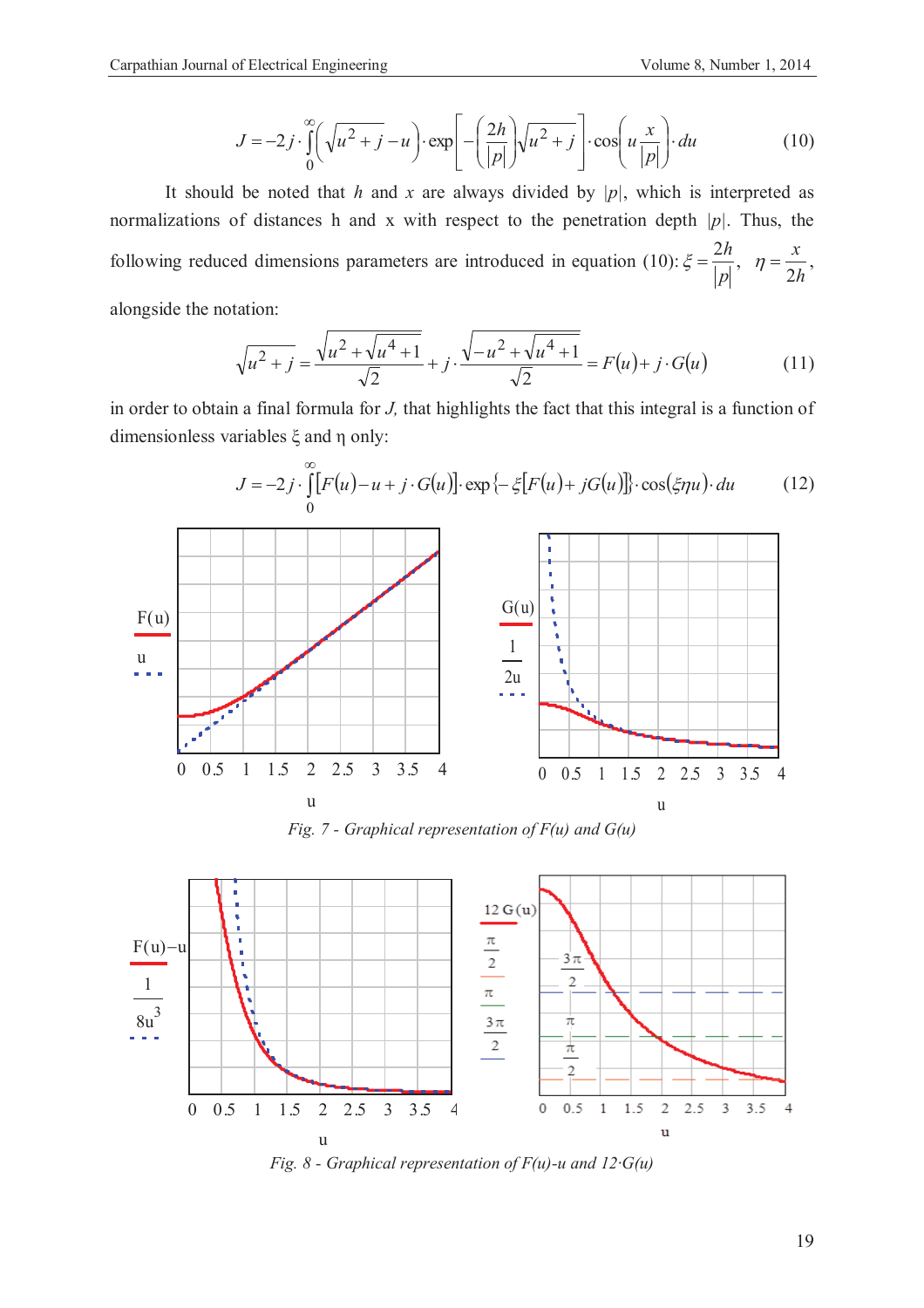Based on *figures 7 and 8* an asymptotic approximations could be considered, used to formulate approximation criteria of the integral:

$$
F(u) \to u, G(u) \to \frac{1}{2u}, F(u) - u \to \frac{1}{(2u)^3}; \text{ for } u > 1
$$
 (13)

The first term from equation (11) is a complex function, with real and imaginary components that are decreasing dependent on the physical parameters of the cable system. As opposed to the first mentioned term, the other three terms are depending on the cable system physical properties. Based solely on the second term, a truncation criterion for integral is proposed. By replacing the semi-infinite integral with a finite one:

$$
\int_{0}^{\infty} \exp\left(-\zeta u\right) du \cong \int_{0}^{u_{\text{max}}} \exp\left(-\zeta u\right) du \tag{14}
$$

which leads to the relative error of the approximation:

$$
\varepsilon_r = \exp\left(-\xi \cdot u_{\text{max}}\right) \Longrightarrow u_{\text{max}} = \frac{-\ln(\varepsilon_r)}{\xi} \tag{15}
$$

Using empirical methods [14] it is possible to establish the value of  $\xi$  to provide  $u_{\text{max}}$   $\geq$  2. The third term from equation (12) is a complex one, with irregular oscillations

$$
\exp[-j\xi G(u)] = \cos[\xi G(u)] - j\sin[\xi G(u)]\tag{16}
$$

If the condition from equation (17) is fulfilled, the last term does not oscillate:

$$
\xi G(u) < \frac{\pi}{2} \Rightarrow \xi > \frac{\sqrt{2}}{2} \pi \cong 2.221\tag{17}
$$

The graphical representation of 12∙G(u) from *figure 8,* is made for a value of ξ parameter higher than the value indicated in equation (17).

Each value which is an odd multiple of  $\pi/2$ , corresponds to a zero crossing of the cosine term in (16), while even multiples of  $\pi/2$  correspond to the zeros of the sine term. The total number of zeros is  $n = \frac{\sqrt{25}}{6}$ û ù ê ë é  $=\left(\frac{\sqrt{2}}{\pi}\right)$  $n = \left| \frac{\sqrt{2\xi}}{2} \right|$  and the values of *u* corresponding to these zeros are

obtained by the relation:

$$
u_k = G^{-1} \left( \frac{k\pi}{\xi \sqrt{2}} \right) = \frac{\sqrt{\xi^4 - \frac{k^4 \pi^4}{4}}}{\xi k \pi}, \quad k = n, \dots, 2, 1
$$
 (18)

*Figure 9* shows the irregular oscillations of the third term by a set plot for  $cos[ \zeta G(u) ]$ and  $\sin[\xi G(u)]$  for different values of  $\xi$ .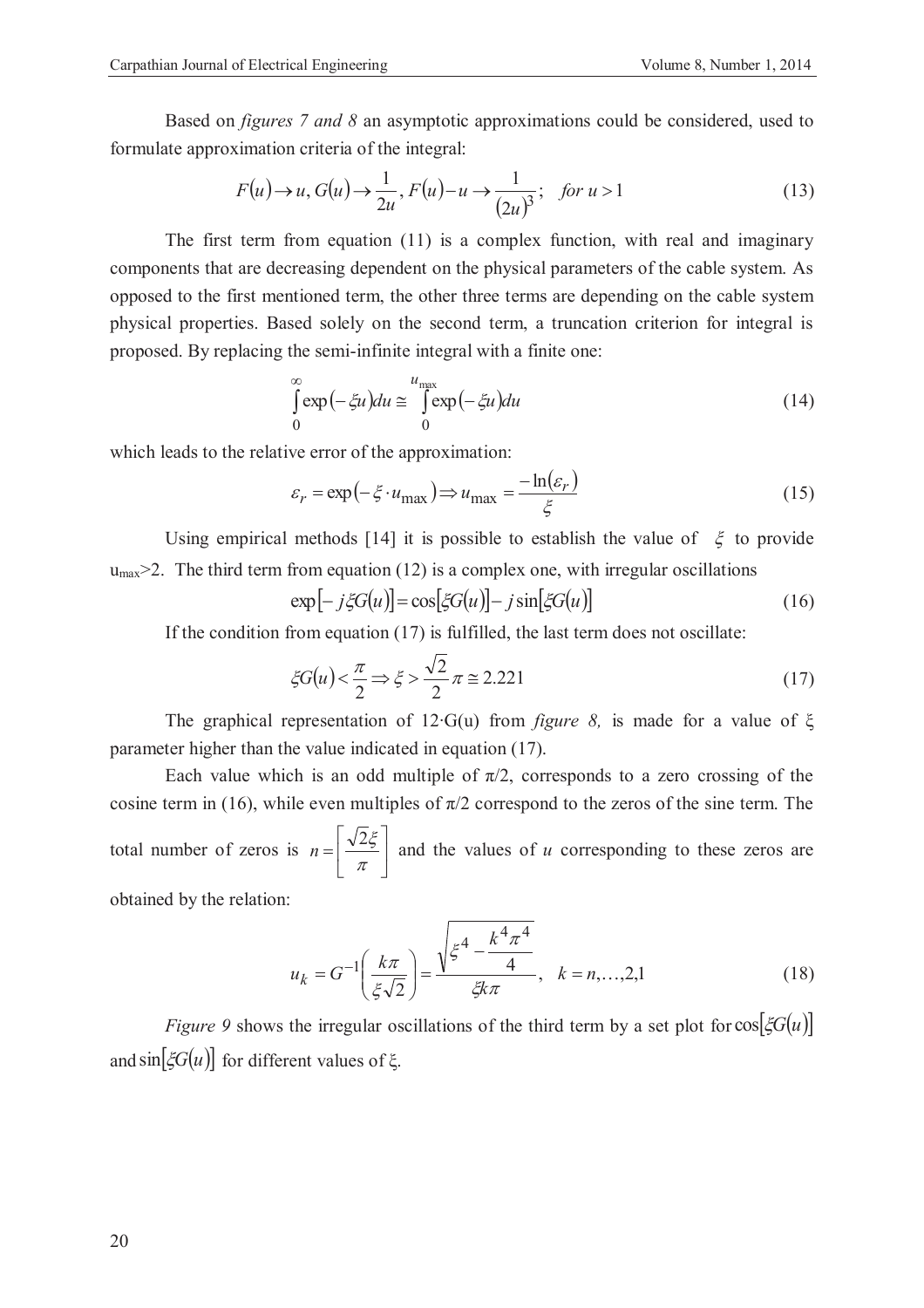![](_page_8_Figure_2.jpeg)

The fourth term from equation (12) is a cosine function, so it is an oscillatory regular term. The number of zeros within the truncated interval of *u* (that is  $[0, u_{max}]$ ) is:

$$
z = \left[\frac{\xi \eta u_{\text{max}}}{\pi} + \frac{1}{2}\right] \tag{19}
$$

This doesn't present oscillations in the truncated interval if: 2*ξu*<sub>max</sub>  $\eta < \frac{\pi}{2\pi}$ .

Uribe [14] does a comprehensive study of Pollaczek's integral and points out the difficulties encountered when attempting its numerical solution. His analysis provides a strategy to avoid these difficulties. Furthermore, he provided solutions to Pollaczek's integral in graphic form for a broad range of applications besides normalized impedances for underground cables within the same broad application range. Finally, he compares the normalized impedances against those from a widely used approximation. His studies focus mainly on underground cables.

### **4. PROPOSED NUMERICAL INTEGRATION PROCEDURES**

New analytical formulas for ground correction terms for self and mutual impedances are derived [6, 15, 16]. The determined formulas contain semi-infinite integral terms which are calculated by a novel stable and efficient numerical integration scheme in order to overcome the problems arising from the oscillate form of the infinite integrals.

In the solution of larger electromagnetic interference problems, it is often needed the evaluation of an integral that is function of a parameter. A choice of numerical integration may be given by the use of a family of orthogonal polynomials. These polynomials generate a Gaussian quadratic rule, according to the following theorem: assume a weight function on the interval *[a; b]*, respectively a family of orthogonal polynomials  $\{\varphi_k(x)\}\$  with respect to this weight function and this interval [6, 16].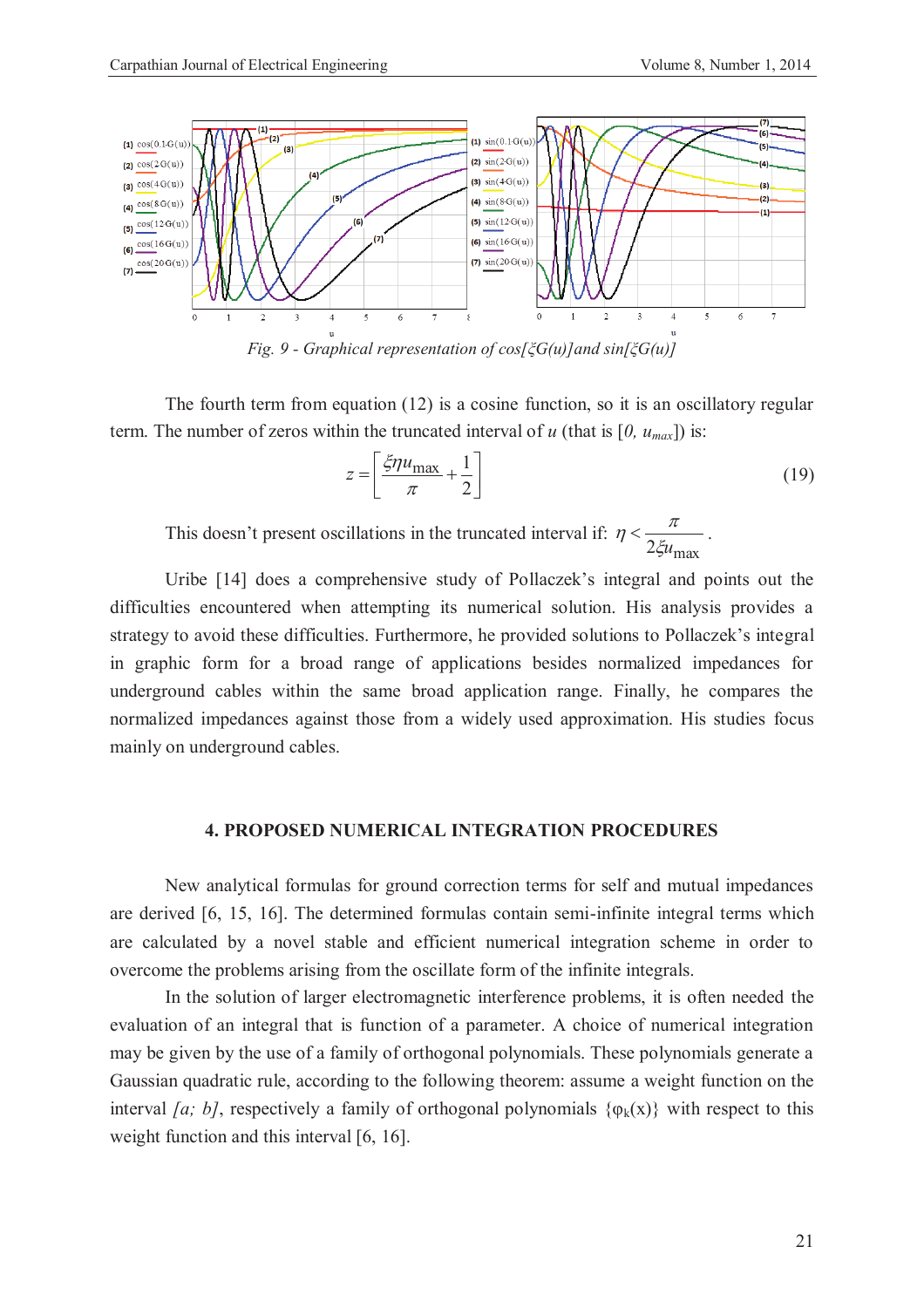The quadratic rule is defined by:

$$
G_n(x) = \sum_{i=1}^n w_i^{(n)} \cdot f(x_i^{(n)})
$$
\n(20)

For  $x_i(n)$  the roots of  $\varphi_n$  and  $w_i^{(n)}$  is given by relation above:

$$
w_i^{(n)} = \int_a^b w(x) \cdot \left( \prod_{k=1, \ k \neq i}^n \frac{x - x_k^{(n)}}{x_i^{(n)} - x_k^{(n)}} \right) dx
$$
 (21)

Then  $G_n(p)$  is exact for all polynomials  $p \in P_{2n-1}$ , and there exists  $\xi \in [a,b]$  such that

$$
\int_{a}^{b} w(x) \cdot f(x) dx - G_n(f) = \frac{1}{(2 \cdot n)!} \cdot \left( \int_{a}^{b} \Psi(x) dx \right) f^{(2 \cdot n)}(\xi_n)
$$
\n(22)

For all  $f \in C^{2 \cdot n}([a;b])$ , where:

$$
\Psi_n(x) = \prod_{k=1}^n (x - x_k^{(n)})^2
$$
\n(23)

Appling this theorem to construct a Gaussian quadratic rule for semi-infinite integrals of the form leads to:

$$
I(f) = \int_{0}^{\infty} e^{-x} \cdot f(x) dx
$$
 (24)

For our case, the weight function is the reduced decaying exponential  $w(x) = e^{-x}$ , so the orthogonal polynomial family that we need to use is the Laguerre family. We choose the solutions of the fourth-order Laguerre polynomial:

$$
L_4(x) = \frac{1}{24} \cdot \left( x^4 - 16 \cdot x^3 + 72 \cdot x^2 - 96 \cdot x + 24 \right)
$$
 (25)

Then the weights are correspondingly evaluated, by the particular form of relation above:

$$
w_1^{(4)}(h) = \int_0^\infty e^{-x \cdot h} \cdot \prod_{k=1, k \neq i}^4 \frac{\left(x - x_k^{(4)}\right)}{\left(x_i^{(4)} - x_k^{(4)}\right)}\tag{26}
$$

The parameter *h* provides an extension in the numerical evaluation of the semi-infinite integral. These weight integrals are computed using some kind of numerical integration routine, such as the trapezoid of Simpson rule. Their values, according to the imposed parameter are exposed in the following *Table 1*:

| h[m]           |        |            |            |
|----------------|--------|------------|------------|
| $W_1$          | 0.693  | 0.441      | 0.339      |
| W <sub>2</sub> | 0.357  | 0.056      | $-0.011$   |
| W3             | 0.039  | 0.0024     | 0.0055     |
| $W_4$          | 0.0005 | $-0.00019$ | $-0.00047$ |

*Table1. Numerical values of the weight integrals*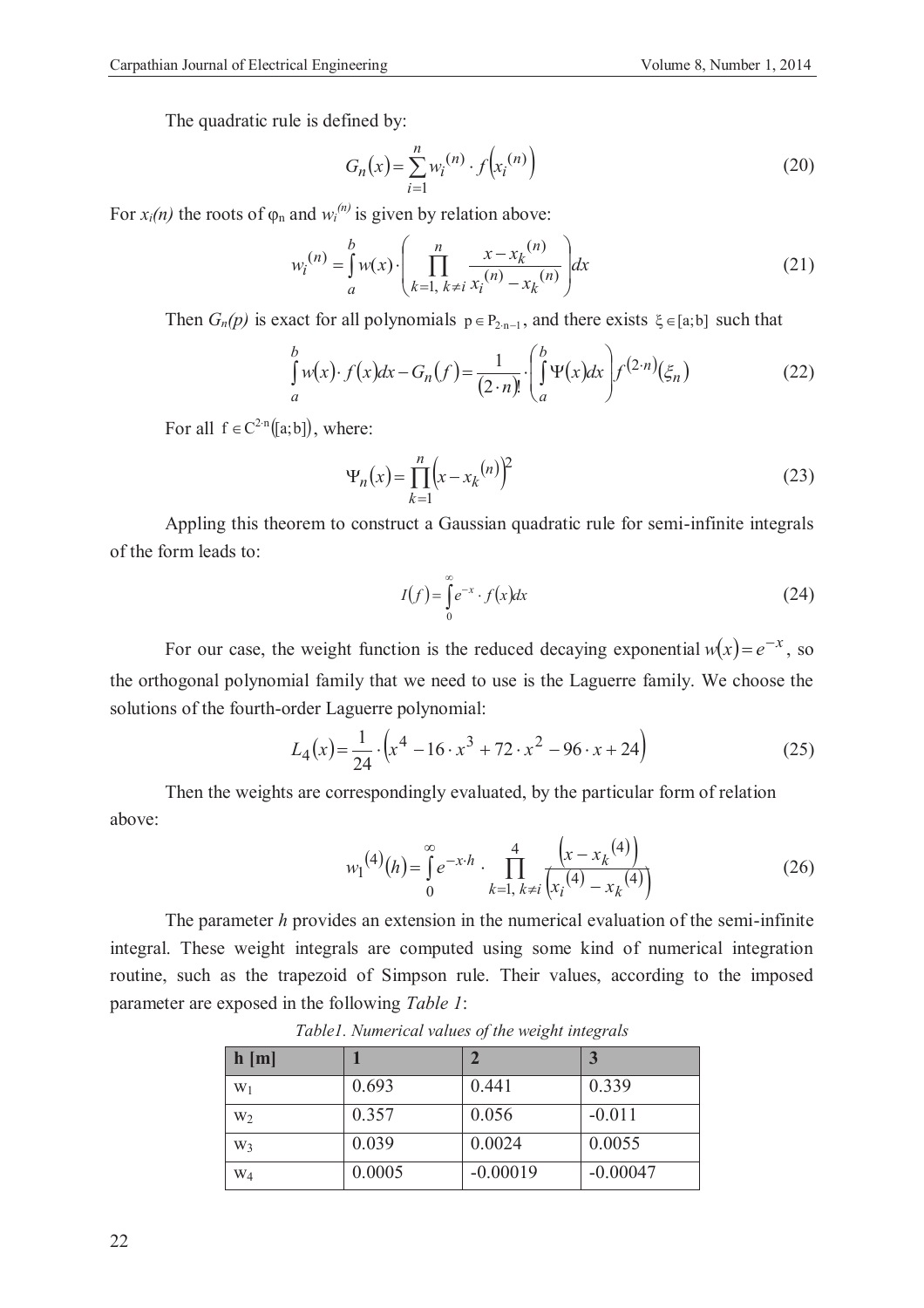semi-infinite integral involving the evaluation of a pipeline to ground impedance [15], and indirectly the induced potential or current density on the metallic pipeline due to the coexistence with a high voltage power grid, above the ground. The explicit integral is:

$$
I = \int_{0}^{\infty} e^{y \cdot \sqrt{x^2 + m^2} - x \cdot h} \cdot \frac{\cos(u \cdot x)}{x + \sqrt{x^2 + m^2}} dx
$$
 (27)

Considering the evaluation of this integral at the surface level of the earth  $y=0$  and the *m* coefficient depends on the value of the working frequency of the power grid, as this relation shows:

$$
m = \sqrt{\frac{j \cdot 2 \cdot \pi \cdot f \cdot 4 \cdot \pi \cdot 10^{-7}}{50}}
$$
 (28)

the involved function is:

$$
f(x, u) = \frac{\cos(u, x)}{x + \sqrt{x^2 + m^2}}
$$
 (29)

and it remains only to apply and evaluate the quadratic rule:

$$
I(u, h) = \sum_{i=1}^{4} w_i(h) \cdot f(x_i, u)
$$
\n(30)

For an imposed test parameter  $u=1,2,3$ , in the conditions presented above, regarding the weight integrals and the parameter *h*, a matrix of results it is achieved.

| $0.868 - 1.681j$ | $0.646 - 1.231j$  | $0.049 - 0.946$ j |            |
|------------------|-------------------|-------------------|------------|
| $0.647 - 1.411j$ | $0.531 - 1.036j$  | $0.042 - 0.797$ j | $-10^{-5}$ |
| $0.584 - 1.01j$  | $0.039 - 0.736$ j | $0.029 - 0.565$ j |            |

*Table2. Numerical values of the semi-infinite integral – test case* 

It is worthwhile to notice that the results are complex values, and their physical significance relates to mutual impedance, with the real part – the resistance and the imaginary part – the reactance.

It is observed that most of the area under integrand occurs for small values of x, especially when y is large. This fact suggests that we might seek approximations of integral by replacing an exponential or algebraic function, the objective being to permit analytic integration.

Since there is no good systematic method for making these replacements, their success depends directly on the intuition and ingenuity, taking into account that in practice the integrand has limited accuracy.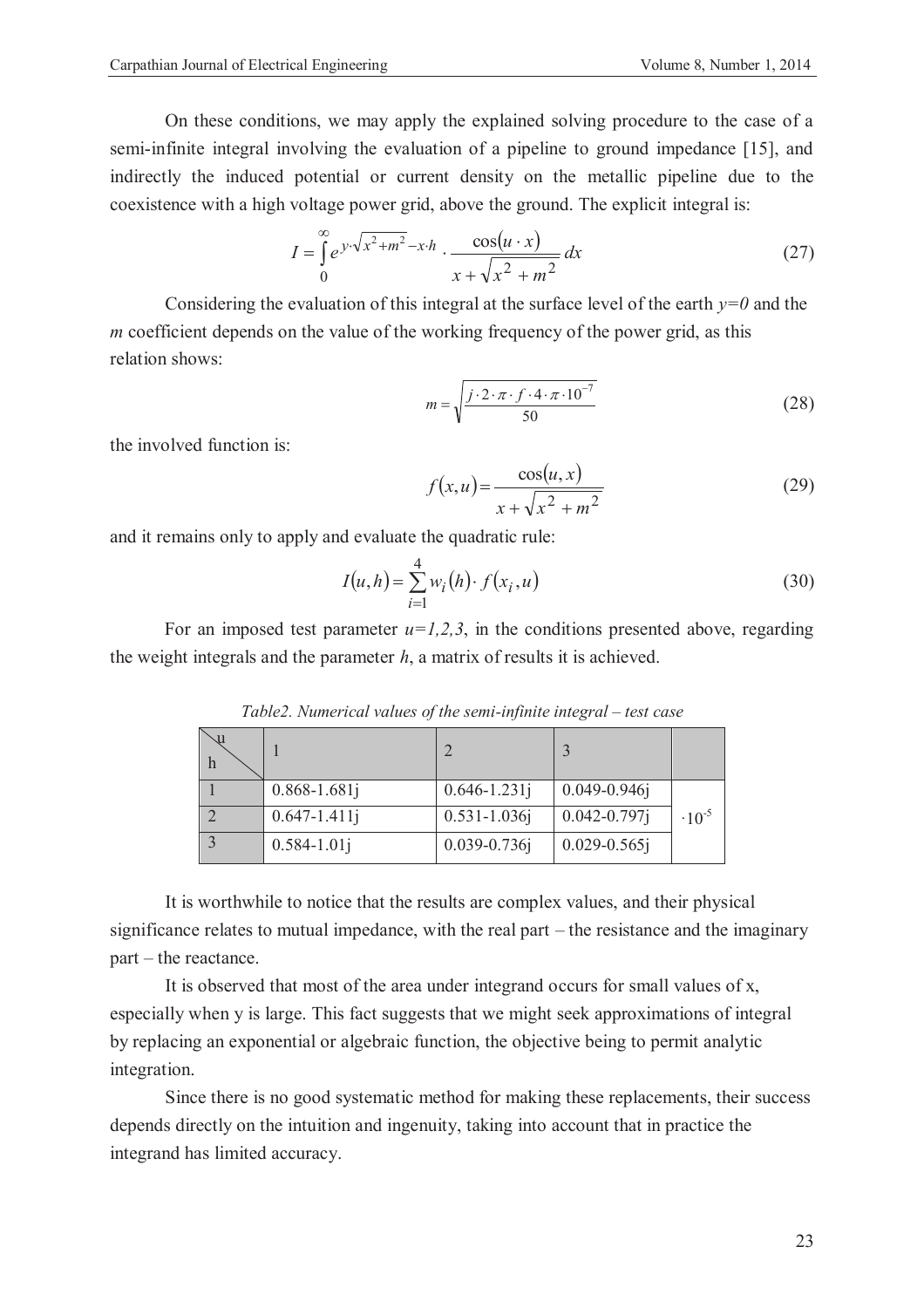### **4. CONCLUSIONS**

The paper presents a numerical evaluation of the self and mutual impedance formulas for lines with earth return, formulas which contain semi-infinite integrals with high oscillation integrand. New analytical formulas for these terms are presented in the paper. We might seek approximations of the semi-infinite integrals by replacing an exponential or algebraic function, the objective being to permit analytic integration. Since there is no good systematic method for making these replacements, their success depends directly on the intuition and ingenuity, taking into account that in practice the integrand has limited accuracy.

It can be observed that the integrand of Pollaczek infinite integral has negative real part and positive imaginary part at high frequencies, which result in negative resistance and inductance. The incorrect integrant in a high frequencies region causes the numerical instability of the infinite integral. So, it is necessary to find an applicable analytically limit for this infinite integral.

However, it is very hard to calculate the earth-return impedance, but a very promising solution to the problem might be a numerical electromagnetic analysis which not requires any impedance and admittance formulas, which are compulsory to use in circuit theory approach.

### **AKNOWLEDGMENT**

This paper was supported by the Post-Doctoral Programme POSDRU/159/1.5/S/137516, project co-funded from European Social Fund through the Human Resources Sectorial Operational Program 2007-2013.

### *REFERENCES*

**1. H.M. Ismail**, *Characteristics of the Magnetic Field Under Hybrid AC/DC High Voltage Transmission Lines*, Electr. Power Syst. Res., vol. 79, no. 1, p. 1-7, 2009.

**2. K.E. Holbert, G.G. Karady, S.G. Adhikari, and M.L. Dyer**, *Magnetic Fields Produced by Underground Residential Distribution System*, IEEE Transaction on Power Delivery, vol. 24, no. 3, p. 1616-1622, 2009.

**3. D. Andreuccetti, N. Zoppetti, R. Conti, N. Fanelli, A.Giorgi, and R. Rendina**: *Magnetic fields from overhead power lines: advanced prediction techniques for environmental impact assessment and support to design*, IEEE Bologna Power Tech Conferenece, Bologna, Italy, June 23-26, 2003.

**4. M. Rachek, and S. Nait Larb**i, *Magnetic Eddy-Current and Thermal Coupled Models for the Finite-Element Behavior Analysis of Underground Power Cables*, IEEE Trans. on Magnetics, vol. 44, no. 12, p. 4739-4746, 2008.